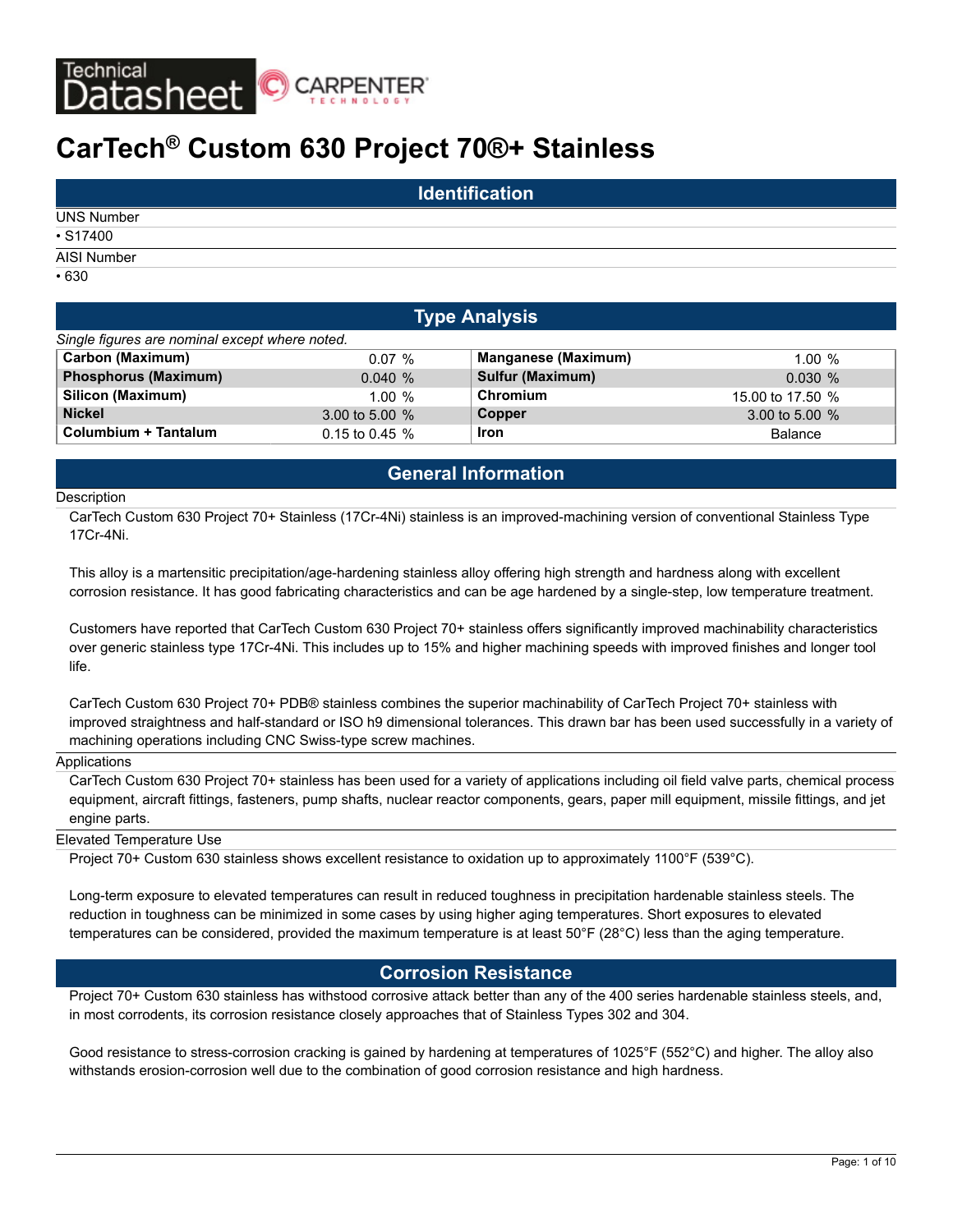The alloy has acceptable resistance to sulfide stress cracking at Rockwell C 33 maximum hardness per NACE MR-01-75, "Sulfide Stress Cracking Resistant Metallic Materials for Oil Field Equipment." Refer to the current document for details on acceptable conditions.

For optimum corrosion resistance, surfaces must be free of scale, lubricants, foreign particles, and coatings applied for drawing and heading. After fabrication of parts, cleaning and/or passivation should be considered.

**Important Note:***The following 4-level rating scale is intended for comparative purposes only. Corrosion testing is recommended; factors which affect corrosion resistance include temperature, concentration, pH, impurities, aeration, velocity, crevices, deposits, metallurgical condition, stress, surface finish and dissimilar metal contact.*

| Nitric Acid            | Good       | Sulfuric Acid     | Restricted |
|------------------------|------------|-------------------|------------|
| <b>Phosphoric Acid</b> | Restricted | Acetic Acid       | Moderate   |
| Sodium Hydroxide       | Moderate   | Salt Spray (NaCl) | Good       |
| Sea Water              | Restricted | Sour Oil/Gas      | Restricted |
| Humidity               | Excellent  |                   |            |

## Comparative Corrosion Rates-Project 70+ Custom 630 Stainless and Other Alloys Mils Per Year

|                                               |                                                                           | Type 410                                                |                                                                           | Type 431                                                          | Project 70+ Custom 630 |        |            |  |
|-----------------------------------------------|---------------------------------------------------------------------------|---------------------------------------------------------|---------------------------------------------------------------------------|-------------------------------------------------------------------|------------------------|--------|------------|--|
| Corrodents                                    | <b>Hardened</b><br>and<br>Tempered<br>$300^{\circ}$ F<br>$(150^{\circ}C)$ | <b>Hardened</b><br>and<br>Tempered<br>1200°F<br>(650°C) | <b>Hardened</b><br>and<br>Tempered<br>$500^{\circ}$ F<br>$(260^{\circ}C)$ | <b>Hardened</b><br>and<br>Tempered<br>1200°F<br>$(650^{\circ}$ C) |                        | H 1025 | H 1150     |  |
| $5$ W/o $H2SO4$<br>at 75°F (24°C)             | $1732^{(1)}$                                                              | 1218                                                    | $1402^{(1)}$                                                              | $2325^{(1)}$                                                      | 2                      | 3      | $14^{(1)}$ |  |
| $20$ w/o H NO <sub>3</sub><br>at 200°F (93°C) | 8                                                                         | $59^{(2)}$                                              | з                                                                         | 3                                                                 | 2                      | 2      | 2          |  |
| 50 w/o Acetic<br>Acid Boiling                 | $266^{(1)}$                                                               | 1627<br>---                                             | $43^{(1)}$                                                                | 54                                                                | 3                      | 3      |            |  |

Notes: Corrosion rates for one 48-hour period

<sup>(1)</sup> Several or all of subsequent 48-hour test periods showed nil rates.

(2) Rates increased to 200 mpy by 3rd 48-hour test period.

## **Properties**

| <b>Physical Properties</b>   |                             |                              |
|------------------------------|-----------------------------|------------------------------|
| <b>Specific Gravity</b>      |                             |                              |
| Condition A                  | 7.75                        |                              |
| Condition H 1075             | 7.81                        |                              |
| Condition H 1150             | 7.82                        |                              |
| Condition H 900              | 7.80                        |                              |
| Density                      |                             |                              |
| <b>Condition A</b>           | 0.2800                      | lb/in <sup>3</sup>           |
| Condition H 900              | $0.2820$ lb/in <sup>3</sup> |                              |
| Condition H 1075             | $0.2820$ lb/in <sup>3</sup> |                              |
| Condition H 1150             | $0.2830$ lb/in <sup>3</sup> |                              |
| Mean Specific Heat           |                             |                              |
| 32 to 212°F, Condition A     | 0.1100                      | Btu/lb/°F                    |
| 32 to 212°F, Condition H 900 |                             | $0.1000$ Btu/lb/ $\degree$ F |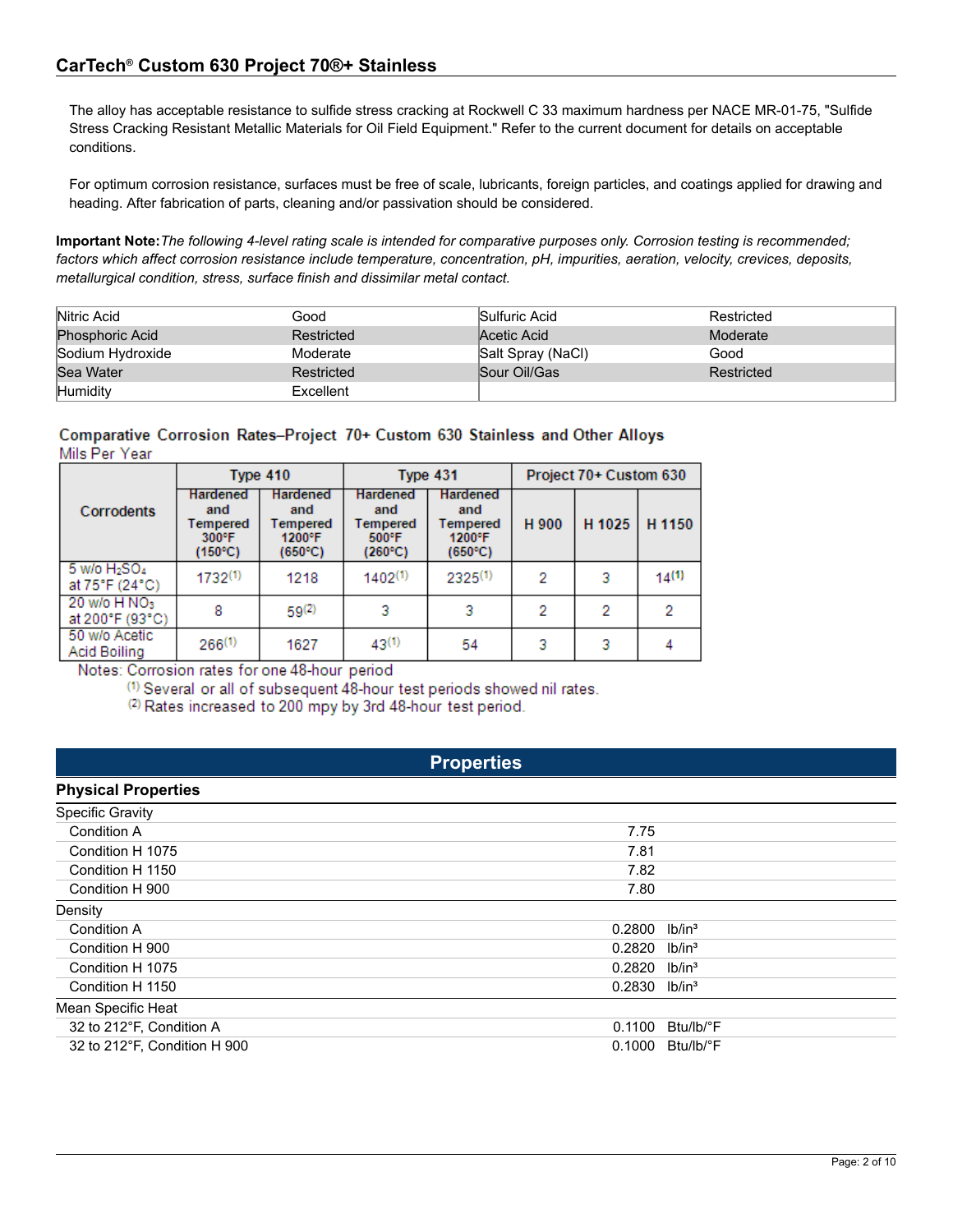## **CarTech® Custom 630 Project 70®+ Stainless**

| Mean CTE                                          |       |                                           |
|---------------------------------------------------|-------|-------------------------------------------|
| 70 to 200°F, Condition A                          |       | 6.00 x 10 6 in/in/°F                      |
| 70 to 400°F, Condition A                          |       | 6.00 x 10 6 in/in/°F                      |
| 70 to 600°F, Condition A                          |       | 6.20 x 10 · in/in/°F                      |
| 70 to 800°F, Condition A                          |       | 6.30 $\times$ 10 $\cdot$ in/in/ $\cdot$ F |
| -100 to 70°F, Condition H 900                     |       | 5.80 x 10 6 in/in/°F                      |
| 70 to 200°F, Condition H 900                      |       | 6.00 x 10 6 in/in/°F                      |
| 70 to 400°F, Condition H 900                      |       | 6.10 x 10 + in/in/°F                      |
| 70 to 600°F, Condition H 900                      |       | 6.30 x 10 6 in/in/°F                      |
| 70 to 800°F, Condition H 900                      |       | 6.50 x 10 6 in/in/°F                      |
| 70 to 200°F, Condition H 1075                     |       | 6.30 x 10 6 in/in/°F                      |
| 70 to 400°F, Condition H 1075                     |       | 6.50 x 10 6 in/in/°F                      |
| 70 to 600°F, Condition H 1075                     |       | 6.60 x 10 6 in/in/°F                      |
| 70 to 800°F, Condition H 1075                     |       | 6.80 x 10 6 in/in/°F                      |
| -100 to 70°F, Condition H 1150                    |       | 6.10 x 10 + in/in/°F                      |
| 70 to 200°F, Condition H 1150                     |       | 6.60 x 10 6 in/in/°F                      |
| 70 to 400°F, Condition H 1150                     |       | 6.90 x 10 6 in/in/°F                      |
| 70 to 600°F, Condition H 1150                     |       | 7.10 x 10 6 in/in/°F                      |
| 70 to 800°F, Condition H 1150                     |       | 7.20 x 10 6 in/in/°F                      |
| <b>Thermal Conductivity</b>                       |       |                                           |
| 300°F, Condition H 900                            | 124.0 | BTU-in/hr/ft <sup>2</sup> /°F             |
| 500°F, Condition H 900                            |       | 135.0 BTU-in/hr/ft <sup>2</sup> /°F       |
| 860°F, Condition H 900                            | 156.0 | BTU-in/hr/ft <sup>2</sup> /°F             |
| 900°F, Condition H 900                            | 157.0 | BTU-in/hr/ft <sup>2</sup> /°F             |
| Poisson's Ratio                                   |       |                                           |
| Condition H 900                                   | 0.272 |                                           |
| Condition H 1075                                  | 0.272 |                                           |
| Condition H 1150                                  | 0.272 |                                           |
| Modulus of Elasticity (E) (73°F, Condition H 900) |       | 28.5 x 10 s ksi                           |
| Modulus of Rigidity (G)                           |       |                                           |
| 73°F, Condition H 900                             |       | 11.2 x 10 s ksi                           |
| 73°F, Condition H 1075                            |       | 10.0 x 10 3 ksi                           |
| 73°F, Condition H 1150                            |       | 10.0 x 10 3 ksi                           |
| <b>Electrical Resistivity</b>                     |       |                                           |
| 73°F, Condition A                                 |       | 589.0 ohm-cir-mil/ft                      |
| 73°F, Condition H 900                             |       | 463.0 ohm-cir-mil/ft                      |
|                                                   |       |                                           |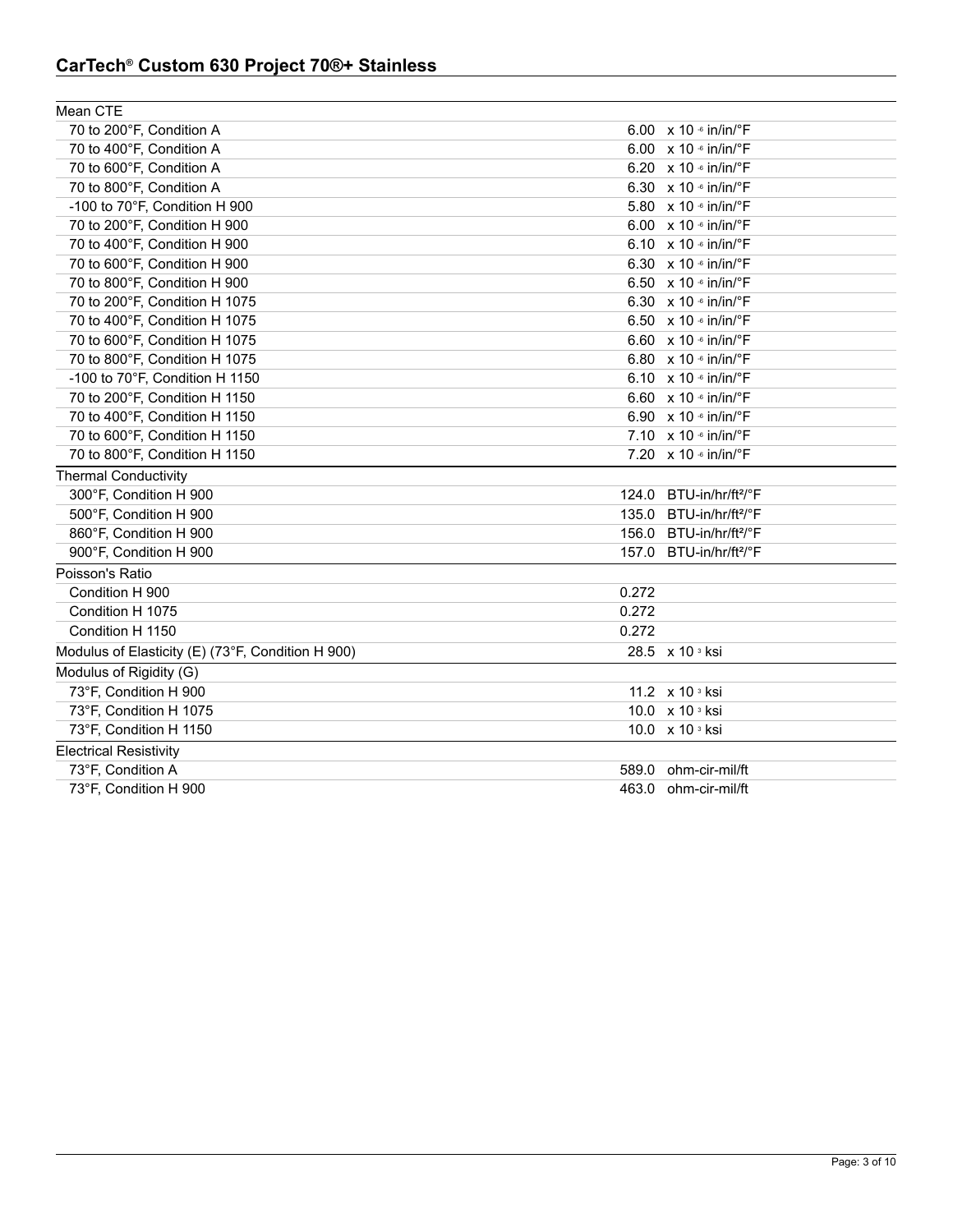## **CarTech® Custom 630 Project 70®+ Stainless**

|                  | <b>Condition</b>            |                        | А          | H 900                  |            |       | H <sub>1075</sub> | H <sub>1150</sub> |       |  |
|------------------|-----------------------------|------------------------|------------|------------------------|------------|-------|-------------------|-------------------|-------|--|
| Specific gravity |                             |                        | 7.75       |                        | 7.80       |       | 7.81              |                   | 7.82  |  |
| Density—Ib/in*   |                             |                        | 0.280      |                        | 0.282      | 0.282 |                   | 0.283             |       |  |
|                  | kg/m <sup>3</sup>           | 7750                   |            | 7800                   |            |       | 7810              |                   | 7820  |  |
|                  | <b>Mean Specific Heat</b>   | <b>Btu/Ib</b><br>$P$ F | J/kg<br>•к | <b>Btu/Ib</b><br>$P$ F | Jikg<br>•ĸ |       |                   |                   |       |  |
|                  | 32 to 212°F (0 to 100°C)    | 0.11                   | 460        | 0.10                   | 419        |       |                   |                   |       |  |
|                  | Electrical resistivity (RT) |                        |            |                        |            |       |                   |                   |       |  |
|                  | ohm-cir mil-ft              | 589                    |            |                        | 463        |       |                   |                   |       |  |
|                  | microhm-mm                  |                        | 980        |                        | 770        |       |                   |                   |       |  |
|                  | Mean Coefficient of         | 10 FF                  | $10^4$ K   | 10 FF                  | 10 XK      | 10 FF | $10^4$ K          | 10 FF             | 10 YK |  |
|                  | <b>Thermal Expansion</b>    |                        |            |                        |            |       |                   |                   |       |  |
|                  | -100 to 70°F (-73 to 21°C)  |                        |            | 5.8                    | 10.4       |       |                   | 6.1               | 11.0  |  |
|                  | 70 to 200°F (21 to 93°C)    | 6.0                    | 10.8       | 6.0                    | 10.8       | 6.3   | 11.3              | 6.6               | 11.9  |  |
|                  | 70 to 400°F (21 to 204°C)   | 6.0                    | 10.8       | 6.1                    | 11.0       | 6.5   | 11.7              | 6.9               | 12.4  |  |
|                  | 70 to 600°F (21 to 316°C)   | 6.2                    | 11.2       | 6.3                    | 11.3       | 6.6   | 11.9              | 7.1               | 12.8  |  |
|                  | 70 to 800°F (21 to 427°C)   | 6.3                    | 11.3       | 6.5                    | 11.7       | 6.8   | 12.2              | 7.2               | 13.0  |  |
|                  | <b>Thermal Conductivity</b> |                        |            | Btu-in/                | W/m-K      |       |                   |                   |       |  |
| ºF               | ۹C                          |                        |            | $ft2$ th F             |            |       |                   |                   |       |  |
| 300              | 149                         |                        |            | 124                    | 17.9       |       |                   |                   |       |  |
| 500              | 260                         |                        |            | 135                    | 19.5       |       |                   |                   |       |  |
| 860              | 460                         |                        |            | 156                    | 22.5       |       |                   |                   |       |  |
| 900              | 482                         |                        |            | 157                    | 22.6       |       |                   |                   |       |  |
|                  | Poisson's Ratio             |                        |            | 0.272                  |            | 0.272 |                   | 0.272             |       |  |

Modulus of Elasticity and Rigidity-See Mechanical Properties.

## **Typical Mechanical Properties**

# Typical Creep Strength-Project 70+ Custom 630 Stainless<br>Condition H 900

|             | Test | Stress for creep in                     |            |                   |     |  |  |  |
|-------------|------|-----------------------------------------|------------|-------------------|-----|--|--|--|
| Temperature |      | 0.01% in 1000 hrs.<br>0.1% in 1000 hrs. |            |                   |     |  |  |  |
| ᅂ           | °C   | ksi                                     | <b>MPa</b> | <b>MPa</b><br>ksi |     |  |  |  |
| 600         | 316  | 135                                     | 931        | 125               | 862 |  |  |  |
| 700         | 371  | 105                                     | 724        | 100               | 689 |  |  |  |
| 800         | 427  | 60                                      | 414        | 43                | 296 |  |  |  |
| 900         | 482  | 23                                      | 159        |                   |     |  |  |  |

## Typical Cryogenic Charpy V-Notch Impact Strength-Project 70+ Custom 630 Stainless

|             | Test   | <b>Impact Strength</b> |       |        |                  |        |         |        |     |                |     |
|-------------|--------|------------------------|-------|--------|------------------|--------|---------|--------|-----|----------------|-----|
| Temperature |        |                        | H 925 |        | H 1025<br>H 1150 |        | H 1150M |        |     |                |     |
| ۰F          | °C     | ft Ib*                 | J     | ft-lb* | J                | ft-lb* | J       | ft-lb* | J   | $ft$ - $lb***$ |     |
| 75          | 24     | 30                     | 41    | 75     | 102              | 95     | 129     | 105    | 142 | 95             | 129 |
| 10          | -12    | 16                     | 22    | 58     | 79               | 93     | 126     |        |     | 85             | 115 |
| $-40$       | -40    | 9                      | 12    | 40     | 54               | 76     | 103     |        |     | 75             | 102 |
| $-110$      | $-79$  | 5                      |       | 15     | 20               | 48     | 65      |        |     | 65             | 88  |
| $-175$      | $-115$ |                        |       |        |                  |        |         |        |     | 35             | 47  |
| $-250$      | -157   |                        |       |        |                  |        |         |        |     | 18             | 24  |
| $-320$      | -196   | 3                      |       | 4      | 6                | 6      | 8       | 28     | 38  | 5              |     |

\*Test samples from 1" (25.4 mm) Rd. Bar-Longitudinal Direction<br>\*\*Test samples from 4" (102 mm) Rd. Bar-Longitudinal Direction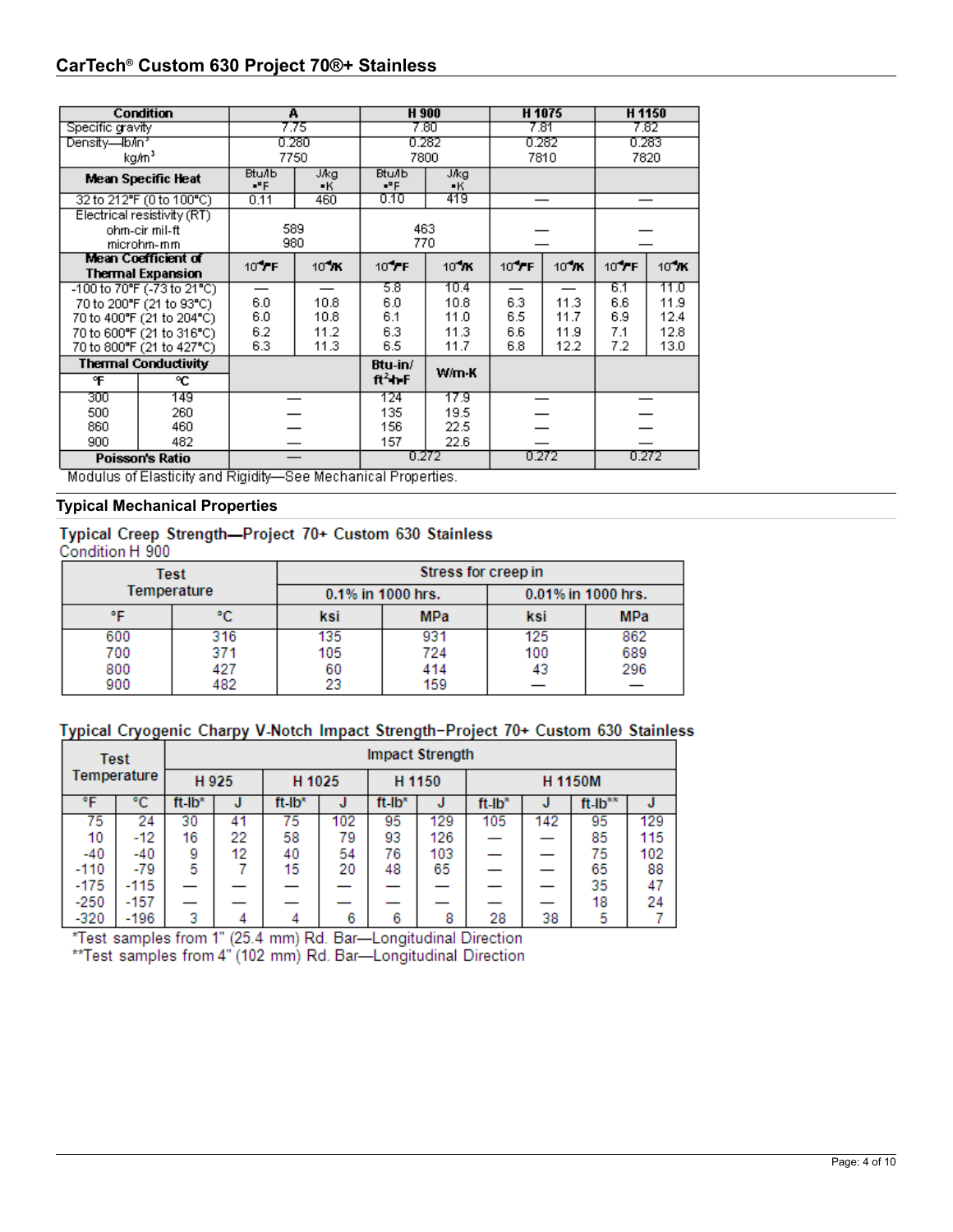|        | Test<br>Temperature |     | 0.2% Yield<br>Strength | <b>Ultimate</b><br><b>Tensile Strength</b> | Elongation |                      |  |
|--------|---------------------|-----|------------------------|--------------------------------------------|------------|----------------------|--|
| ۹F     | °C.                 | ksi | <b>MPa</b>             | ksi                                        | <b>MPa</b> | in 2"<br>$(50.8$ mm) |  |
| 75     | 24                  | 135 | 931                    | 150                                        | 1034       |                      |  |
| 32     |                     | 183 | 1262                   | 193                                        | 1331       | 16                   |  |
| -40    | -40                 | 189 | 1303                   | 203                                        | 1440       | 16                   |  |
| -80    | $-62$               | 196 | 1351                   | 209                                        | 1441       | 15                   |  |
| $-320$ | -196                | 243 | 1675                   | 248                                        | 1710       |                      |  |

## Typical Cryogenic Tensile Properties-Project 70+ Custom 630 Stainless Condition H 1100

Typical Elevated Temperature Tensile Properties-Project 70+ Custom 630 Stainless Condition H 900

|      | Test<br>Temperature | 0.2% Yield<br><b>Strength</b> |            | Ultimate<br><b>Tensile Strength</b> |            | $\frac{9}{6}$<br>Elongation    | $\%$<br><b>Reduction</b> |  |
|------|---------------------|-------------------------------|------------|-------------------------------------|------------|--------------------------------|--------------------------|--|
| °F   | °C.                 | ksi                           | <b>MPa</b> | ksi                                 | <b>MPa</b> | in $2"$<br>$(50.8 \text{ mm})$ | of Area                  |  |
| RT   | RT                  | 183                           | 1262       | 198                                 | 1365       | 15                             | 52                       |  |
| 600  | 316                 | 145                           | 1000       | 172                                 | 1186       | 13                             | 46                       |  |
| 800  | 427                 | 132                           | 910        | 160                                 | 1103       | 13                             | 51                       |  |
| 900  | 482                 | 118                           | 814        | 138                                 | 952        | 13                             | 55                       |  |
| 1000 | 538                 | 94                            | 648        | 115                                 | 793        | 17                             | 64                       |  |

## Typical Room Temperature Mechanical Properties-Project 70+ Custom 630 Stainless

| Condition     |     | 0.2%<br>Yield<br>Strength |     | <b>Ultimate</b><br><b>Tensile</b><br>Strength | <b>Modulus of</b><br>Î<br>% Elongation<br>in 2" (50.8 mm)<br>Reduction<br><b>V-Notch</b><br><b>Hardness</b><br><b>Rigidity</b><br>Impact<br>Area<br>(R)<br>Strength |         | Charpy          |                |       |     |                      |                    |
|---------------|-----|---------------------------|-----|-----------------------------------------------|---------------------------------------------------------------------------------------------------------------------------------------------------------------------|---------|-----------------|----------------|-------|-----|----------------------|--------------------|
|               | ksi | <b>MPa</b>                | ksi | <b>MPa</b>                                    |                                                                                                                                                                     | ъ<br>s. | Rock-<br>well C | <b>Brinell</b> | ft-lb | J   | ksi                  | <b>MPa</b>         |
| А             |     |                           |     |                                               |                                                                                                                                                                     |         | 36              | 352            |       |     |                      |                    |
| H 900         | 183 | 1262                      | 198 | 1365                                          | 15                                                                                                                                                                  | 52      | 44              | 420            | 16    | 21  | $11.2 \times 10^{4}$ | 77x10 <sup>4</sup> |
| H 1025        | 162 | 1117                      | 168 | 1158                                          | 16                                                                                                                                                                  | 58      | 38              | 352            | 40    | 54  |                      |                    |
| H 1075        | 148 | 1020                      | 164 | 1131                                          | 17                                                                                                                                                                  | 59      | 36              | 341            | 45    | 61  | $10\times10^6$       | $69x10^5$          |
| H 1150        | 126 | 869                       | 144 | 993                                           | 20                                                                                                                                                                  | 60      | 33              | 311            | 55    | 75  | $10\times10^6$       | 69x10 <sup>6</sup> |
| <b>H1150M</b> | 87  | 600                       | 123 | 848                                           | 22                                                                                                                                                                  | 66      | 29              | 293            | 100   | 136 |                      |                    |

## Typical Stress Rupture Strength-Project 70+ Custom 630 Stainless

|           |     | Test        | Stress for rupture in |            |            |            |  |  |
|-----------|-----|-------------|-----------------------|------------|------------|------------|--|--|
| Condition |     | Temperature |                       | 100 Hours  | 1000 Hours |            |  |  |
|           | ۰F  | ۰c          | ksi                   | <b>MPa</b> | ksi        | <b>MPa</b> |  |  |
| H 900     | 625 | 329         | 162                   | 1117       | 157        | 1082       |  |  |
| H 1075    | 625 | 329         | 137                   | 945        | 134        | 924        |  |  |
| H 900     | 700 | 371         | 156                   | 1076       | 150        | 1034       |  |  |
| H 1075    | 700 | 371         | 126                   | 869        | 123        | 848        |  |  |
| H 900     | 800 | 427         | 140                   | 965        | 128        | 883        |  |  |
| H 1075    | 800 | 427         | 108                   | 745        | 103        | 710        |  |  |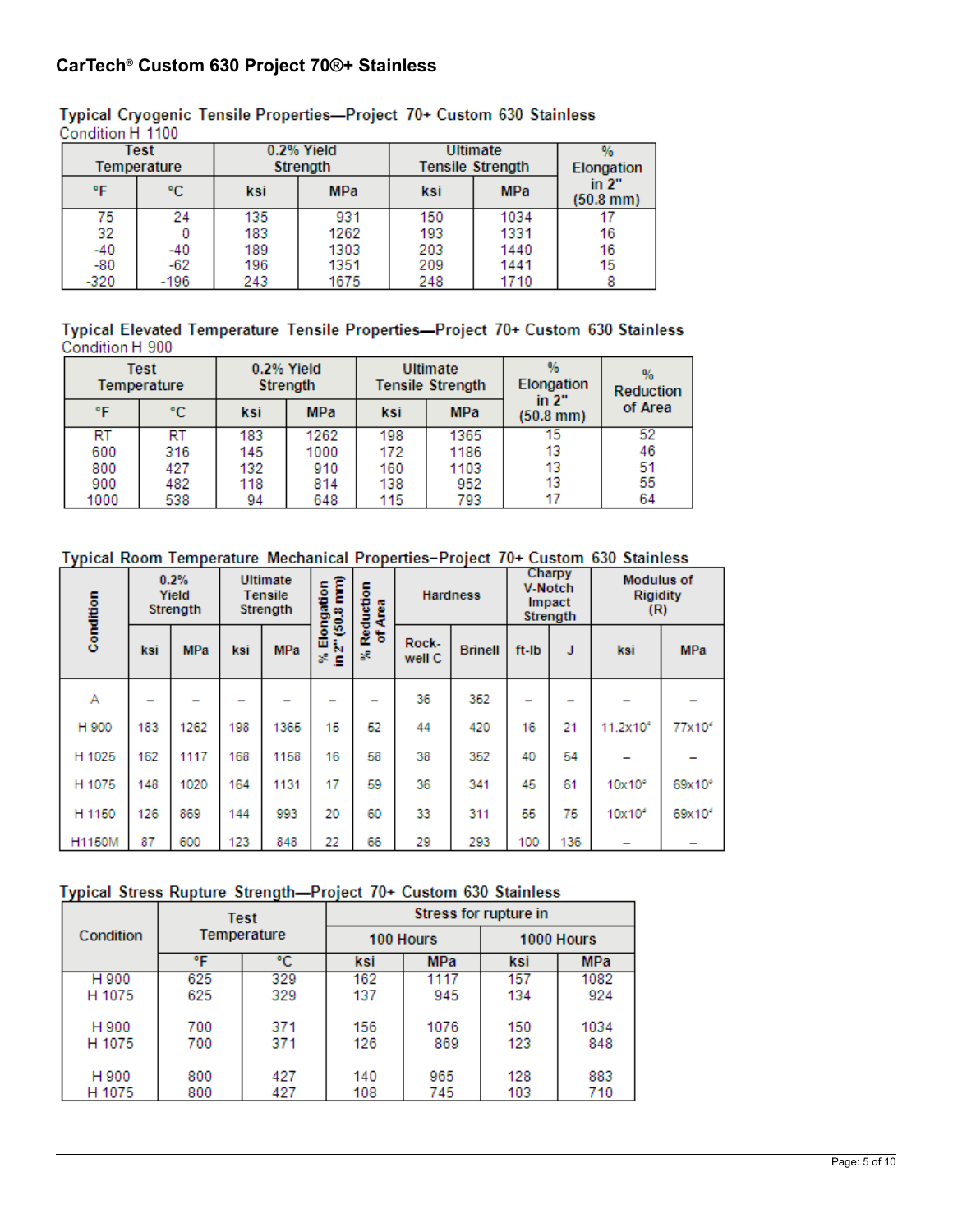## **Heat Treatment**

Project 70+ Custom 630 stainless is hardened by heating solution-treated material, Condition A, to a temperature of 900°F (482°C) to 1150°F (621°C) for one to four hours, depending on the temperature, then air cooling.

### Solution Treatment

Condition A (Solution treated or annealed):

Heat at 1900°F (1038°C) ± 25°F (± 14°C) for 1/2 hour, cool to below 90°F (32°C) so that the material is completely transformed to martensite. Sections under 3" (76.2mm) can be quenched in a suitable liquid quenchant and sections over 3" (76.2mm) should be rapidly air cooled. Do not use this condition without age hardening due to susceptibility to stress-corrosion cracking.

### Deformation (Size Change) in Hardening

The precipitation hardening of Project 70+ Custom 630 stainless is accomplished with a slight dimensional change. The amount of contraction in hardening solution-treated (Condition A) material to Condition H 900 is about 0.0004 to 0.0006 in./in. (m/m). Condition A material when hardened to Condition H1150 will contract approximately 0.0009 to 0.0012 in./in. (m/m).

#### Age

Condition H 900 (Precipitation or Age-Hardened):

Heat solution-treated material at 900°F (482°C) for 1 hour and air cool.

Condition H 925, H 1025, H 1075, H 1100, H 1150:

Heat solution-treated material at specified temperature ± 15°F (± 8°C) for 4 hours and air cool.

Condition H 1150M:

Heat solution treated material at 1400°F (760°C) ± 15°F (± 8°C) for 2 hours, air cool; then treat at 1150°F (621°C) ± 15°F (± 8°C) for 4 hours and air cool.

## **Workability**

#### Hot Working

Project 70+ Custom 630 stainless (17Cr-4Ni) can be readily forged, hot headed and upset. Material that is hot worked must be solution treated prior to hardening if the material is to respond properly to hardening.

#### Forging

Heat uniformly to 2150/2200°F (1177/1204°C) and hold one hour at temperature before forging. Do not forge below 1850°F (1010°C). To obtain optimum grain size and mechanical properties, forgings should be cooled in air to below 90°F (32°C) before further processing. Forgings must be solution treated prior to hardening.

## Cold Working

Project 70+ Custom 630 stainless can be fabricated by cold working to an extent which is limited to the high initial yield strength. **Machinability** 

Project 70+ Custom 630 stainless is readily machined in both the solution-treated and various age-hardened conditions. In the solution-treated condition, it machines similarly to Stainless Types 302 and 304. The machinability will improve as the hardening temperature is increased. Condition H 1150M provides optimum machinability.

Having procured Condition H 1150M for best machinability, higher mechanical properties can only be developed by solution treating and heat treating at standard hardening temperatures.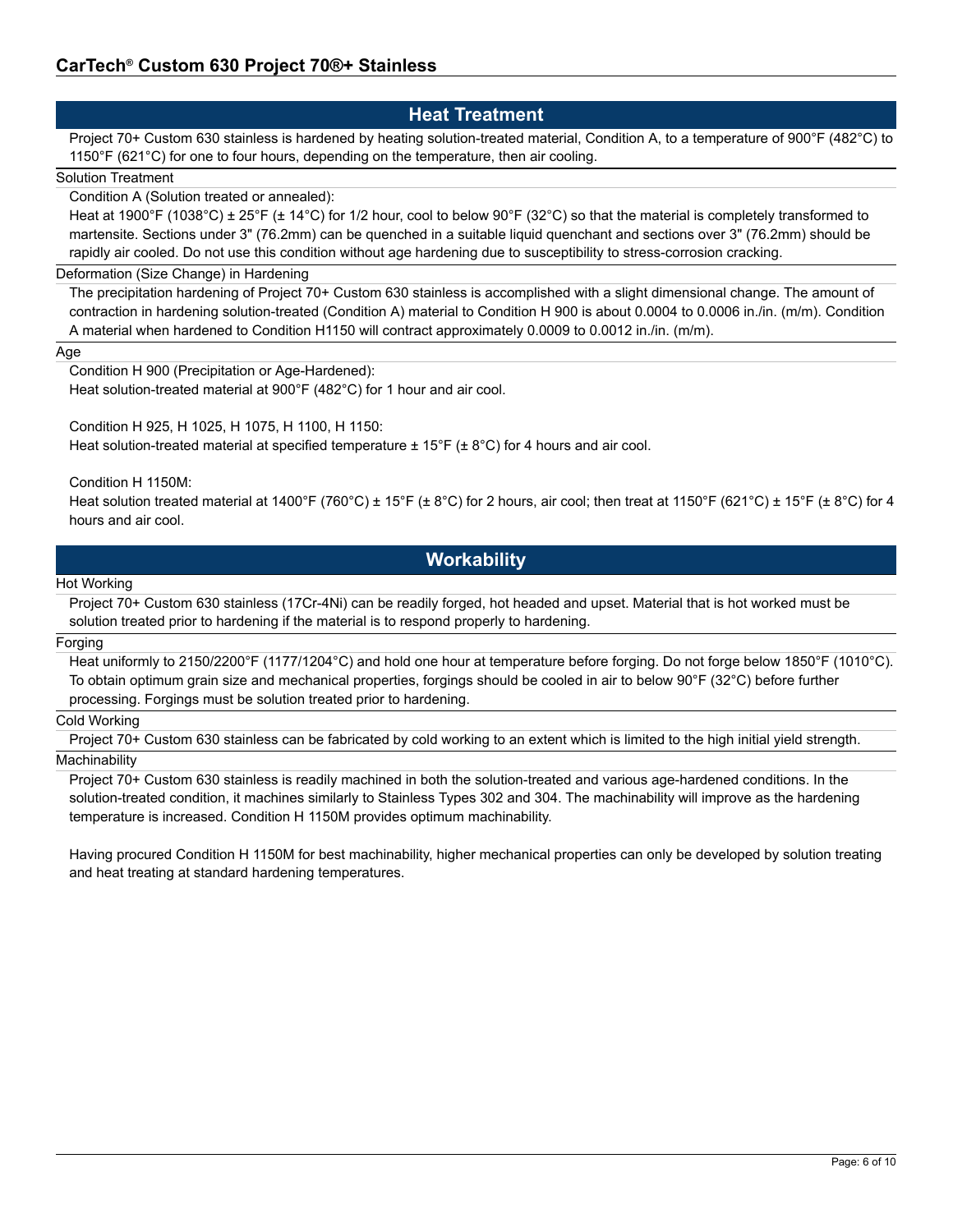### Typical Machining Speeds and Feeds-Project 70+ Custom 630 stainless

The speeds and feeds in the following charts are conservative recommendations for initial setup. Higher speeds and feeds may be attainable depending on machining environment.

#### Turning-Single-Point and Box tools

| Depth    |          | Micro-Melt® Powder HS Tools |                           | Carbide Tools (inserts) |             |        |       |
|----------|----------|-----------------------------|---------------------------|-------------------------|-------------|--------|-------|
| of Cut   | Tool     | Speed                       | Feed                      | Tool                    | Speed (fpm) |        | Feed  |
| (inches) | Material | (fpm)                       | (ipr)                     | Material                | Uncoated    | Coated | (ipr) |
|          |          |                             |                           | Solution Treated        |             |        |       |
| .150     | M48.     | 90                          | .015                      | CВ                      | 375         | 475    | .015  |
| .025     | T15      | 105                         | .007                      | C7                      | 425         | 560    | .007  |
|          |          |                             | Double-Aged H 1150-M      |                         |             |        |       |
| .150     | M48.     | 90                          | .015                      | C6                      | 375         | 475    | .015  |
| .025     | T15      | 105                         | .007                      | C7                      | 425         | 560    | .007  |
|          |          |                             | Aged H 1150 H 1100 H 1075 |                         |             |        |       |
| .150     | T15, M48 | 70                          | .015                      | C6                      | 325         | 425    | .015  |
| .025     |          | 85                          | .007                      | C7                      | 375         | 475    | .007  |
|          |          |                             | Aged H 1150 H 1100 H 1075 |                         |             |        |       |
| .150     | T15, M48 | 70                          | .015                      | CВ                      | 325         | 425    | .015  |
| .025     |          | 85                          | .007                      | C7                      | 375         | 475    | .007  |
|          |          |                             |                           | Aged H 1025             |             |        |       |
| .150     | T15, M48 | 85                          | .015                      | C6                      | 300         | 375    | .010  |
| .025     |          | 80                          | .007                      | C7                      | 350         | 425    | .005  |
|          |          |                             |                           | Aged H 900 H 925        |             |        |       |
| .150     | T15, M48 | 40                          | .010                      | C6                      | 210         | 275    | .010  |
| .025     |          | 55                          | .005                      | C7                      | 250         | 310    | .005  |

## Turning-Cut-Off and Form Tools

| Tool Material          |         |       |                           | Feed (ipr)                  |       |       |       |                             |       |
|------------------------|---------|-------|---------------------------|-----------------------------|-------|-------|-------|-----------------------------|-------|
| Micro-<br>Melt®        | Carbide | Speed |                           | Cut-Off Tool Width (inches) |       |       |       | Form Tool Width<br>(inches) |       |
| Powder<br>HS.<br>Tools | Tools   | (fpm) | 1/16                      | 1/8                         | 1/4   | 1/2   | 1     | 1%                          | 2     |
|                        |         |       |                           | Solution Treated            |       |       |       |                             |       |
| M48, T15               |         | 75.   | .001                      | .0015                       | .002  | .0015 | .001  | .001                        | .0005 |
|                        | C6      | 225   | .003                      | .003                        | .004  | .003  | .002  | .002                        | .002  |
|                        |         |       |                           | Double-Aged H 1150-M        |       |       |       |                             |       |
| M48, T15               |         | 100   | .0015                     | .002                        | .0025 | .002  | .0015 | .001                        | .001  |
|                        | C6      | 250   | .003                      | .003                        | .0045 | .003  | .002  | .002                        | .002  |
|                        |         |       | Aged H 1075 H 1100 H 1150 |                             |       |       |       |                             |       |
| M48, T15               |         | 85    | .001                      | .0015                       | .002  | .0015 | .001  | .001                        | .0005 |
|                        | C6      | 225   | .003                      | .003                        | .0045 | .003  | .002  | .002                        | .002  |
|                        |         |       |                           | Aged H 1025                 |       |       |       |                             |       |
| T15, M48               |         | 45    | .001                      | .001                        | .0015 | 0015  | .001  | .001                        | .0005 |
|                        | C6      | 150   | .003                      | .003                        | .0045 | .003  | .002  | .002                        | .002  |
|                        |         |       |                           | Aged H 900 H 925            |       |       |       |                             |       |
| T15, M48               |         | 35.   | .001                      | .001                        | .0015 | .0015 | .001  | .001                        | .0005 |
|                        | C6      | 125   | .0025                     | .0025                       | .004  | .0025 | .0015 | .0015                       | .0015 |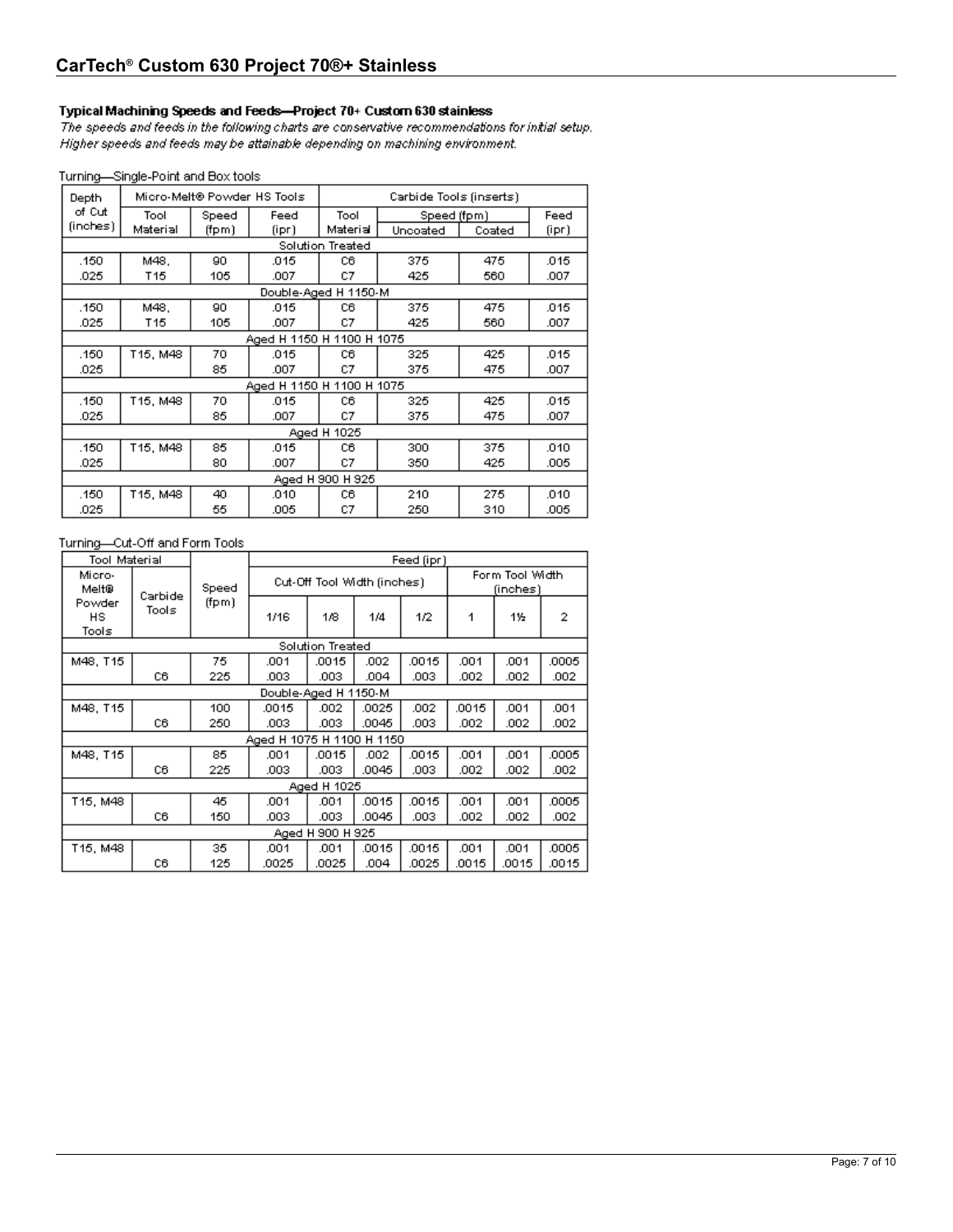## Rough Reaming

|                 | Micro-Melt® Powder<br>Carbide Tools |          | Feed (ipr) Reamer Diameter (inches) |                         |      |      |      |         |      |
|-----------------|-------------------------------------|----------|-------------------------------------|-------------------------|------|------|------|---------|------|
| <b>HS Tools</b> |                                     |          |                                     |                         |      |      |      |         |      |
| Tool            | Speed                               | Tool     | Speed                               |                         |      |      |      |         |      |
| Material        | (fpm)                               | Material | (fpm)                               | 1/8                     | 1/4  | 1/2  |      | 1%      | 2    |
|                 |                                     |          |                                     | <b>Solution Treated</b> |      |      |      |         |      |
| M48, L15        | 70                                  | C7       | 200                                 | .003                    | .005 | .008 |      | 015     | .018 |
|                 |                                     |          |                                     | Double-Aged H 1150-M    |      |      |      |         |      |
| M48.I15         | 75                                  | C2       | 210                                 | .003                    | .005 | .008 |      | 015     | .018 |
|                 |                                     |          | Aged H 1075 H 1100 H 1150           |                         |      |      |      |         |      |
| M48, 115        | 55                                  | C2       | 160                                 | .003                    | .005 | .008 |      | 01<br>٥ | .018 |
|                 |                                     |          |                                     | Aged H 1025             |      |      |      |         |      |
| M48, 115        | 45                                  | C2       | 135                                 | .003                    | .004 | .006 | .010 | .013    | .018 |
|                 |                                     |          |                                     | Aged H 900 H 925        |      |      |      |         |      |
| M48, T15        | 40                                  | C2       | 110                                 | 00                      |      | 0    | 00   |         | .001 |

## Drilling

|          | <b>High Speed Tools</b> |                                                             |                          |                         |      |      |      |      |      |
|----------|-------------------------|-------------------------------------------------------------|--------------------------|-------------------------|------|------|------|------|------|
| Tool     | Speed                   | Feed (inches per revolution) Nominal Hole Diameter (inches) |                          |                         |      |      |      |      |      |
| Material | (ipr)                   | 1/16                                                        | 1/8                      | 1/4                     | 1/2  | 3/4  |      | 1%   |      |
|          |                         |                                                             |                          | <b>Solution Treated</b> |      |      |      |      |      |
| M42      | 55                      | .00                                                         | 002                      | .004                    | .00  | .008 | .010 | .012 | .015 |
|          |                         |                                                             |                          | Double-Aged H 1150M     |      |      |      |      |      |
| M42      | 65                      | .00                                                         | .002                     | .004                    | .00  | .009 | .01  | .013 | .016 |
|          |                         |                                                             | Aged H 1075 H 1100 H1150 |                         |      |      |      |      |      |
| M42      | 50                      |                                                             | .002                     | .004                    | .007 | .008 | .010 | .012 | .015 |
|          |                         |                                                             |                          | Aged H 1025             |      |      |      |      |      |
| M42      | 40                      |                                                             | .002                     | .004                    | .006 | .008 | .009 | .011 | .012 |
|          | Aged H 900 H 925        |                                                             |                          |                         |      |      |      |      |      |
| M42      | 30                      |                                                             | .001                     | .002                    | .003 | .004 | .004 | .004 | .004 |

## Die Threading

| FPM for High Speed Tools |              |                         |               |                |  |  |
|--------------------------|--------------|-------------------------|---------------|----------------|--|--|
| <b>Tool Material</b>     | or less, tpi | 8 to 15, tpi            | 16 to 24, tpi | 25 and up, tpl |  |  |
|                          |              | <b>Solution Treated</b> |               |                |  |  |
| M2, M7, M10              | $-13$        | 10-18                   | $12 - 25$     | 18-30          |  |  |
|                          | Aged         |                         |               |                |  |  |
| T15, M42                 | $5 - 10$     | $8 - 12$                | $10 - 15$     | 12-18          |  |  |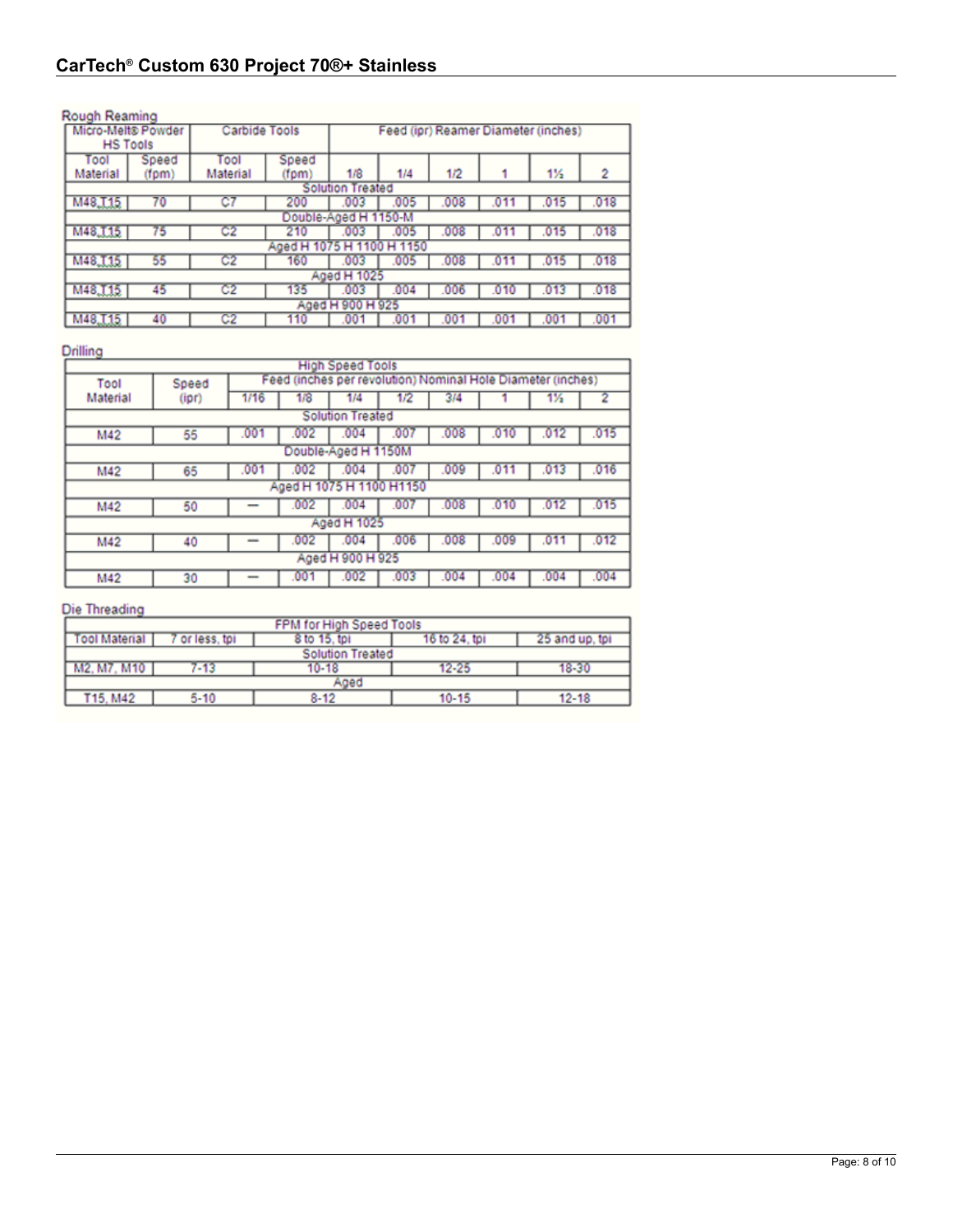| Milling, End-Peripheral |  |  |
|-------------------------|--|--|
|                         |  |  |

|                    | milling, Line i cupucial    |            |                            |          |      |                     |               |                |     |                                        |      |         |
|--------------------|-----------------------------|------------|----------------------------|----------|------|---------------------|---------------|----------------|-----|----------------------------------------|------|---------|
|                    | Micro-Melt® Powder HS Tools |            |                            |          |      |                     |               | Carbide Tools  |     |                                        |      |         |
| of Cut<br>(inches) |                             |            | Feed (ipt) Cutter Diameter | (inches) |      |                     |               |                |     | Feed (ipt) Cutter Diameter<br>(inches) |      |         |
| Depth              | Material<br><b>Pool</b>     | Speed<br>Ē | 1/4                        | 1/2      | 3/4  | $1-2$               | Material<br>ē | Speed<br>(fpm) | 1/4 | 1/2                                    | 3/4  | $1 - 2$ |
|                    | <b>Solution Treated</b>     |            |                            |          |      |                     |               |                |     |                                        |      |         |
| .050               | M48, T15                    | 90         | .001                       | 002      | .003 | 004                 |               | 280            | 00  | 002                                    | .004 | .006    |
|                    |                             |            |                            |          |      | Double-Aged H 1150M |               |                |     |                                        |      |         |
| .050               | M48, T15                    | 95         | .001                       | 002      | .003 | .004                |               | 290            | .00 | 002                                    | .004 | .006    |
|                    |                             |            |                            |          |      | Aged H 1075 H 1150  |               |                |     |                                        |      |         |
| .050               | M48, T15                    | 85         | .001                       | 002      | 003  |                     |               | 27<br>5        | .00 | 002                                    | .004 | .006    |
|                    |                             |            |                            |          |      | Aged H 1025         |               |                |     |                                        |      |         |
| .050               | M48, T15                    | 70         | 0005                       | .001     | 002  | .003                |               | 200            | .00 | 002                                    | .003 | 004     |
|                    |                             |            |                            |          |      | Aged H 900 H 925    |               |                |     |                                        |      |         |
| .050               | M48, T15                    | 65         | 0005                       | 001      | 002  |                     |               | 100            | .00 | 002                                    | .003 | .004    |

#### Tapping

**Tool Material** 

M7, M10 Nitrided

#### Broaching

| ---                       |             | . <del>.</del> <i>.</i> .     |                           |                 |  |  |  |  |  |
|---------------------------|-------------|-------------------------------|---------------------------|-----------------|--|--|--|--|--|
| <b>High Speed Tools</b>   |             | Micro-Melt® PowderTool Steels |                           |                 |  |  |  |  |  |
| ol Material               | Speed (fpm) | Tool Material                 | Speed (fpm)               | Chip Load (ipt) |  |  |  |  |  |
| <b>Solution Treated</b>   |             |                               | <b>Solution Treated</b>   |                 |  |  |  |  |  |
| M7. M10                   | $15 - 28$   | T15, M48                      | 12                        | .002            |  |  |  |  |  |
| Double-Aged H 1150M       |             |                               | Double-Aged H 1150M       |                 |  |  |  |  |  |
| M7. M10                   | $17 - 32$   | T15, M48                      | 15                        | .002            |  |  |  |  |  |
| Aged H 1075 H 1100 H 1150 |             |                               | Aged H 1075 H 1100 H 1150 |                 |  |  |  |  |  |
| M7. M10                   | $15 - 28$   | T15, M48                      | 10                        | .002            |  |  |  |  |  |
| Aged H 1025               |             |                               | Aged H 1025               |                 |  |  |  |  |  |
| M7, M10                   | $15 - 22$   | T15, M48                      | 10                        | .002            |  |  |  |  |  |
| Aged H 900 H 925          |             |                               | Aged H 900 H 925          |                 |  |  |  |  |  |
| M10 Nitrided              | 7-17        | T15, M48                      | 10                        | .002            |  |  |  |  |  |
|                           |             |                               |                           |                 |  |  |  |  |  |

#### Additional Machinability Notes

The use of tool coatings is highly suggested, especially when machining this material in the aged hardened condition. TiCN and TiAlN are two suggestions. See your tool supplier for more information.

Figures used for all metal removal operations covered are starting points. On certain work, the nature of the part may require adjustment of speeds and feeds. Each job has to be developed for best production results with optimum tool life. Speeds or feeds should be increased or decreased in small steps.

This alloy is available in an enhanced precision drawn product. Learn more about the Project 70+ PDB stainless family at Carpenter's www.MachiningZone.com.

#### **Weldability**

Project 70+ Custom 630 stainless can be satisfactorily welded by the shielded fusion and resistance welding processes. Oxyacetylene welding is not recommended, since carbon pickup in the weld may occur. When a filler metal is required, AWS E/ER630 welding consumables should be considered to provide welds with properties matching those of the base metal. When designing the weld joint, care should be exercised to avoid stress concentrators, such as sharp corners, threads, and partial-penetration welds. When high weld strength is not needed, a standard austenitic stainless filler, such as E/ER308L, should be considered.

Normally, welding in the solution-treated condition has been satisfactory; however, where high welding stresses are anticipated, it may be advantageous to weld in the overaged (H 1150) condition. Usually, preheating is not required to prevent cracking.

If welded in the solution-treated condition, the alloy can be directly aged to the desired strength level after welded. However, the optimum combination of strength, ductility and corrosion resistance is obtained by solution treating the welded part before aging. If welded in the overaged condition, the part must be solution treated and then aged.